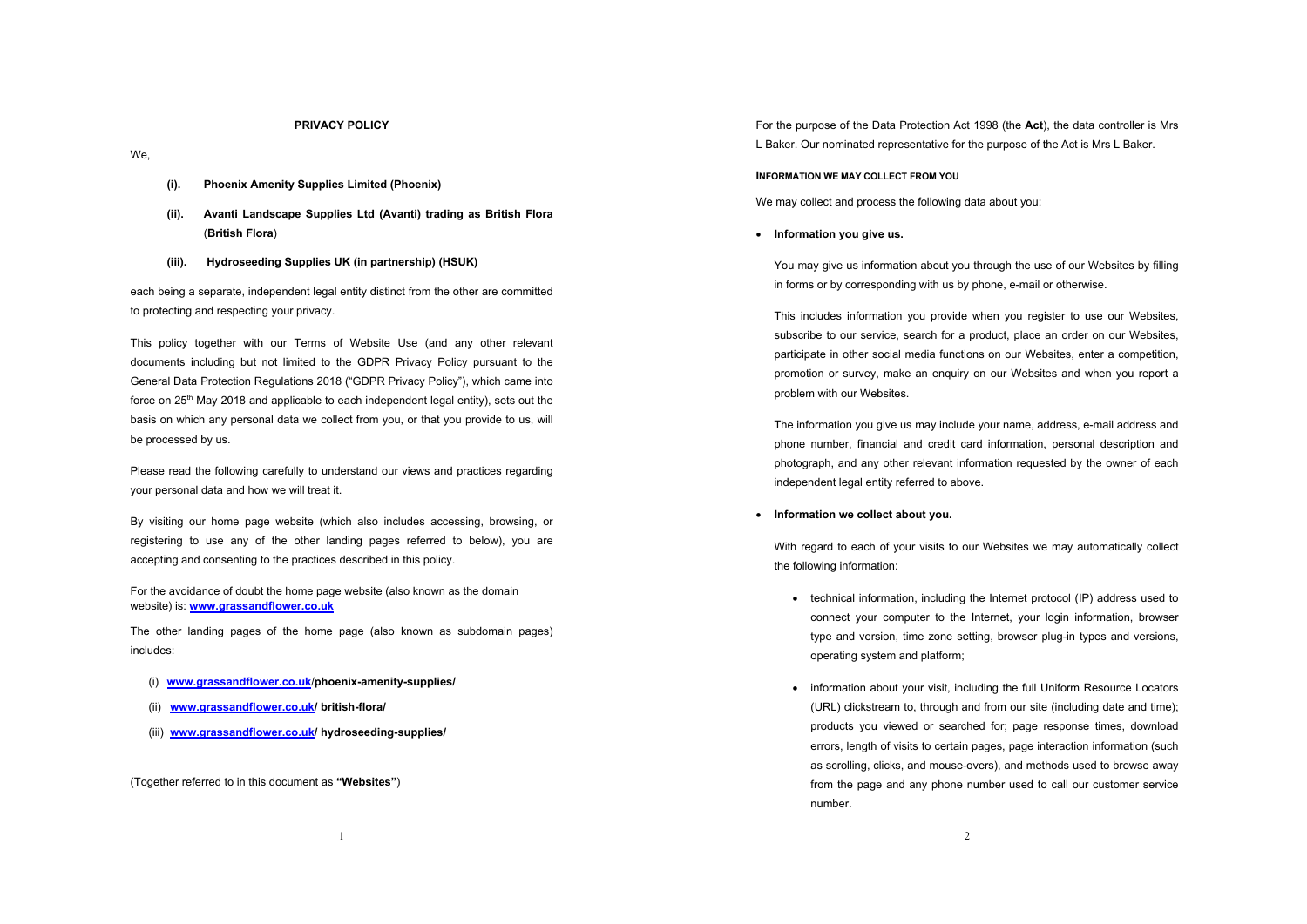# • **Information we receive from other sources.**

We may receive information about you if you use any of the other websites we operate or the other services we provide. In this case we will have informed you when we collected that data that it may be shared internally and combined with data collected on this site.

We are also working closely with third parties (including, for example, business partners, sub-contractors in technical, payment and delivery services, advertising networks, analytics providers, search information providers, credit reference agencies) and may receive information about you from them.

# **COOKIES**

The use of cookies allows us to distinguish you from other users of our Websites. This also helps us to provide you with a good experience when you browse our Websites and further allows us to improve our Websites. For detailed information on the cookies we use and the purposes for which we use them please see our Cookie policy.

#### **USES MADE OF THE INFORMATION**

We use information held about you in the following ways:

# • **Information you give to us.**

We will use this information:

- to carry out our obligations arising from any contracts entered into between you and us and to provide you with the information, products and services that you request from us;
- to provide you with information about other goods and services we offer that are similar to those that you have already purchased or enquired about;
- to provide you, or permit selected third parties to provide you, with information about goods or services we feel may interest you. If you are an existing customer, we will only contact you by electronic means (e-mail

or SMS) with information about goods and services similar to those which were the subject of a previous sale or negotiations of a sale to you. If you are a new customer, and where we permit selected third parties to use your data, we (or they) will contact you by electronic means only if you have consented to this. If you do not want us to use your data in this way, or to pass your details on to third parties for marketing purposes, please tick the relevant box situated on the form on which we collect your data (the enquiry form or order form or registration form]);

- to notify you about changes to our service;
- to ensure that content from our site is presented in the most effective manner for you and for your computer.
- **Information we collect about you.**

We will use this information:

- to administer our site and for internal operations, including troubleshooting, data analysis, testing, research, statistical and survey purposes;
- to improve our site to ensure that content is presented in the most effective manner for you and for your computer;
- to allow you to participate in interactive features of our service, when you choose to do so;
- as part of our efforts to keep our site safe and secure;
- to measure or understand the effectiveness of advertising we serve to you and others, and to deliver relevant advertising to you;
- to make suggestions and recommendations to you and other users of our site about goods or services that may interest you or them.
- **Information we receive from other sources.**

We may combine this information with information you give to us and information we collect about you. We may use this information and the combined information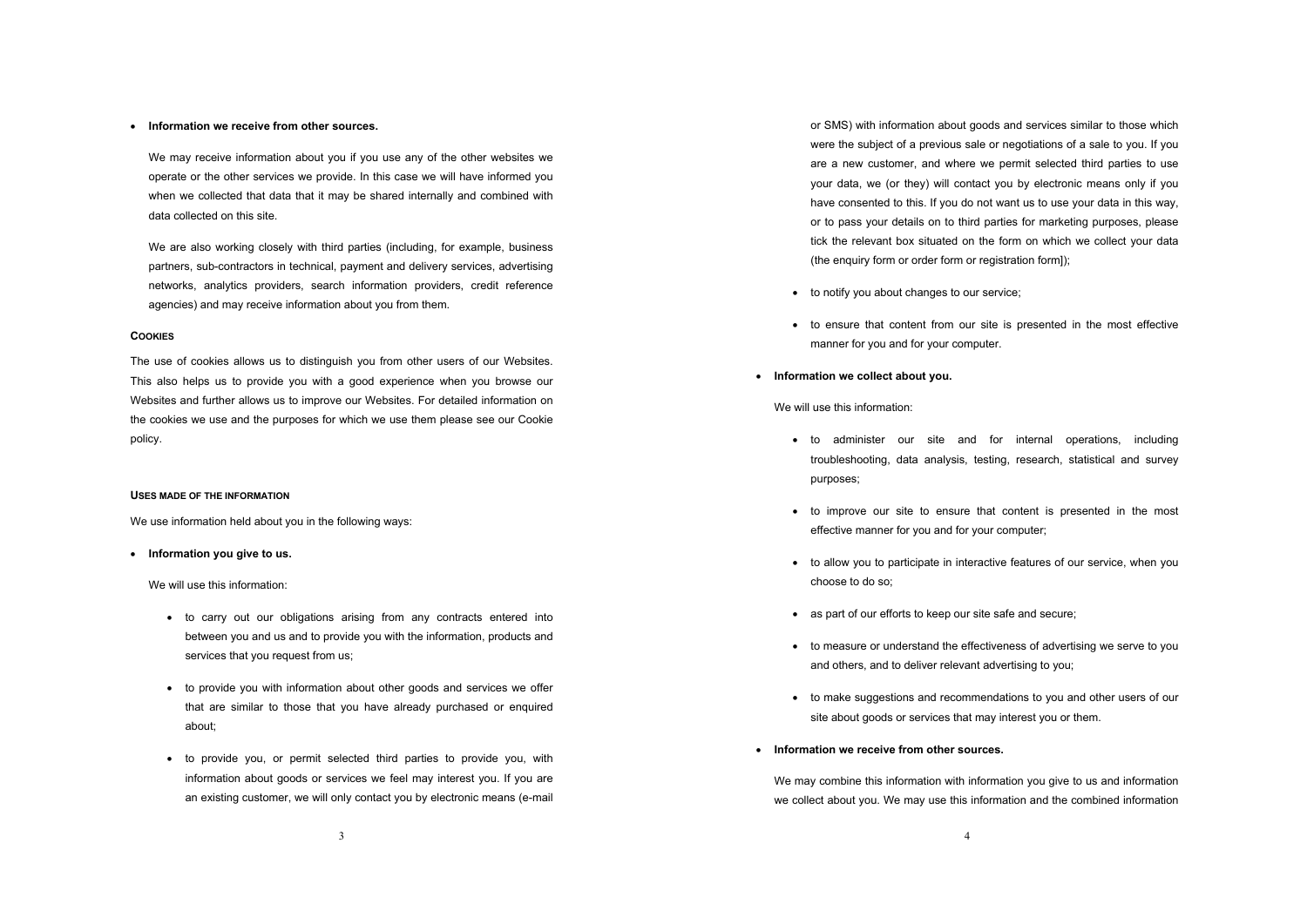for the purposes set out above (depending on the types of information we receive).

# **DISCLOSURE OF YOUR INFORMATION**

We may share your information with selected third parties including:

- Business partners, suppliers and sub-contractors for the performance of any contract we enter into with them or you.
- Advertisers and advertising networks that require the data to select and serve relevant adverts to you and others. Please note that we do not disclose information about identifiable individuals to our advertisers. We may make use of the personal data we have collected from you to enable us to comply with our advertisers' wishes by displaying their advertisement to that target audience.
- Analytics and search engine providers that assist us in the improvement and optimisation of our site.
- Credit reference agencies for the purpose of assessing your credit score where this is a condition of us entering into a contract with you.

We may disclose your personal information to third parties:

- In the event that we sell or buy any business or assets, in which case we may disclose your personal data to the prospective seller or buyer of such business or assets.
- If Phoenix, Avanti or HSUK is acquired by a third party, in such case the personal data held by it about its customers will be one of the transferred assets.

If we are under a duty to disclose or share your personal data in order to comply with any legal obligation, or in order to enforce or apply our Terms of Use of the Websites as referred to above ; or

terms and conditions of Supply of Goods and or Services and other relevant agreements; or

to protect the rights, property, or safety of the following legal entities, namely: [Phoenix Amenity Supplies Limited (**Phoenix**), Avanti Landscape Supplies Ltd (**Avanti**) [trading as British Flora (**British Flora**)] [and or] Hydroseeding Supplies UK (in partnership) (**HSUK**),] or our customers, or others. This includes exchanging information with other companies and organisations for the purposes of fraud protection and credit risk reduction.

# **WHERE WE STORE YOUR PERSONAL DATA**

The data that we collect from you may be transferred to, and stored at, a destination outside the European Economic Area ("EEA"). It may also be processed by staff operating outside the EEA who work for us or for one of our suppliers. Such staff maybe engaged in, among other things, the fulfilment of your order, the processing of your payment details and the provision of support services. By submitting your personal data, you agree to this transfer, storing or processing. Phoenix Amenity Supplies Limited (**Phoenix**), Avanti Landscape Supplies Ltd (**Avanti**) trading as British Flora (**British Flora**)] and or Hydroseeding Supplies UK (in partnership) (**HSUK**), will take all steps reasonably necessary to ensure that your data is treated securely and in accordance with this privacy policy.

All information you provide to us is stored on our secure servers. Any payment transactions will be encrypted using SSL technology. Where we have given you (or where you have chosen) a password which enables you to access certain parts of our site, you are responsible for keeping this password confidential. We ask you not to share a password with anyone.

Unfortunately, the transmission of information via the internet is not completely secure. Although we will do our best to protect your personal data, we cannot guarantee the security of your data transmitted to our site; any transmission is at your own risk. Once we have received your information, we will use strict procedures and security features to try to prevent unauthorised access.

# **YOUR RIGHTS**

You have the right to ask us not to process your personal data for marketing purposes. We will usually inform you (before collecting your data) if we intend to use your data for such purposes or if we intend to disclose your information to any third party for such purposes. You can exercise your right to prevent such processing by checking certain boxes on the forms we use to collect your data. You can also exercise the right at any time by contacting us at the registered office address or email address of any of the following legal entities: (**Phoenix**), (**Avanti**) trading as (**British Flora**) and or (**HSUK**).